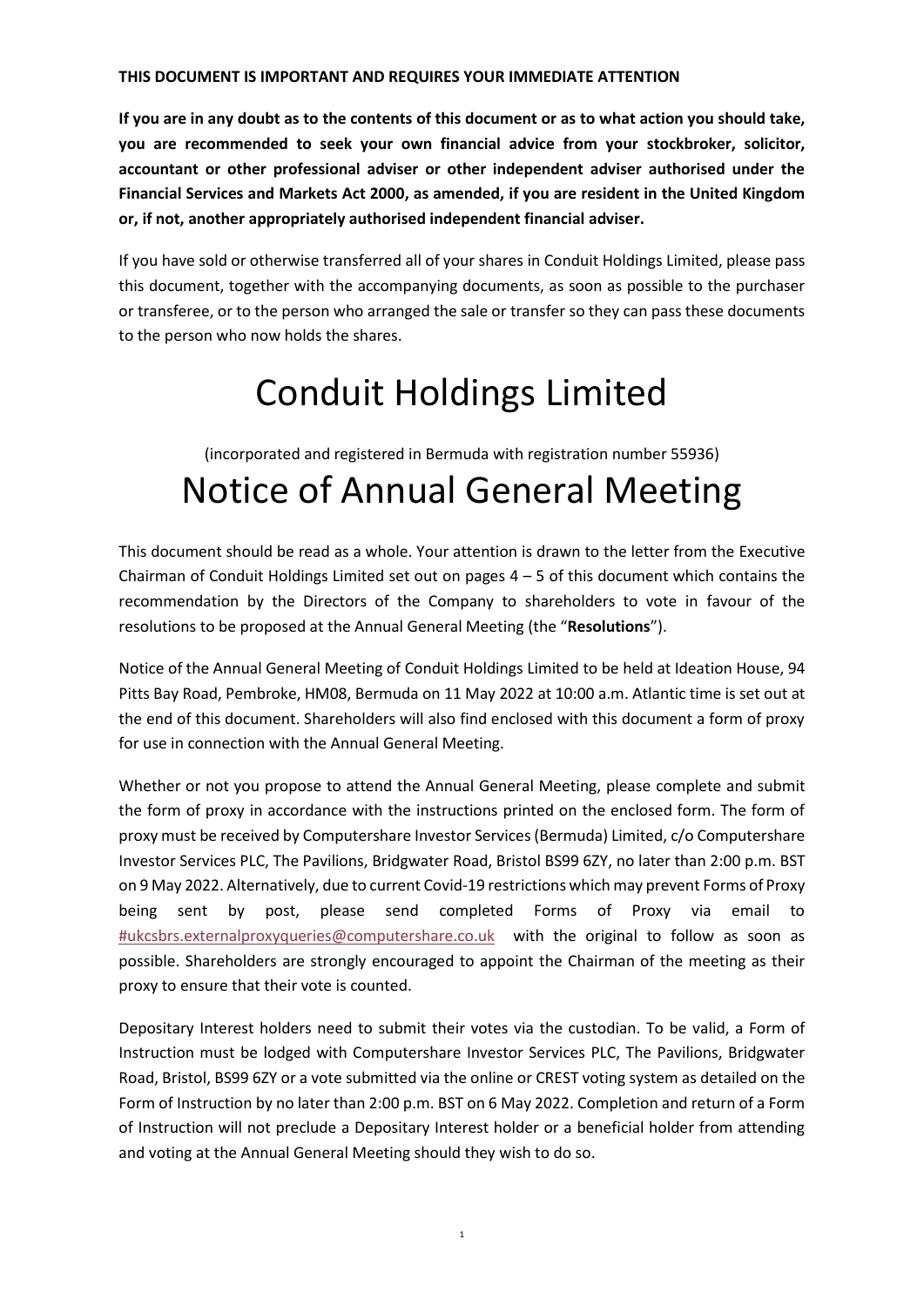Certain statements and indicative projections made in this document or at the Annual General Meeting that are not based on current or historical facts are forward-looking in nature including, without limitation, statements containing the words "will", "intends", "believes", "anticipates", "plans", "projects", "forecasts", "guidance", "intends", "expects", "estimates", "predicts", "may", "can", "seeks", "should", or, in each case, their negative or comparable terminology. All statements other than statements of historical facts including, without limitation, those regarding the Company and its subsidiaries (the "**Group**") in relation to their financial position, results of operations, liquidity, prospects, growth, capital management plans, business strategy, plans and objectives of management for future operations (including development plans and objectives relating to the Group's insurance business) are forward-looking statements. Such forward-looking statements involve known and unknown risks, uncertainties and other important factors that could cause the actual results, performance or achievements of the Group to be materially different from future results, performance or achievements expressed or implied by such forward-looking statements.

#### **Timetable of Principal Annual General Meeting Events**

| Publication of this document and posting to    | 11 April 2022                            |
|------------------------------------------------|------------------------------------------|
| shareholders                                   |                                          |
| Voting record date                             | 6:00 p.m. on 9 May 2022                  |
| Latest time and date for receipt of Forms of   | 2:00 p.m. on 9 May 2022                  |
| Proxy                                          |                                          |
| Latest time and date for receipt of Forms of   | 2:00 p.m. on 6 May 2022                  |
| Instruction                                    |                                          |
| Latest time and date to pre-register for video | 2:00 p.m. on 10 May 2022                 |
| conference                                     |                                          |
| Time and date of Annual General Meeting        | 10:00 a.m., Atlantic time on 11 May 2022 |
|                                                | Unless stated otherwise, all times are   |

expressed to be BST times

#### **Pre-registration**

#### *Attendance*

For shareholders wishing to join the Annual General Meeting by video conference for attendance purposes, please contact [info@conduitre.bm](mailto:info@conduitre.bm) in advance of the Annual General Meeting (and by no later than 2:00 p.m. BST on 10 May 2022) to pre-register your interest and submit any questions you wish to ask of the Company. Please include: "Request to attend the Conduit AGM by video conference", which will allow the Company and the registrars to verify your eligibility and send you the necessary dial in and log in details to facilitate attendance (the "**Verification Procedure**"). The Verification Procedure is compulsory for identification purposes and failure to pre-register will mean that a shareholder will be precluded from attending the Annual General Meeting.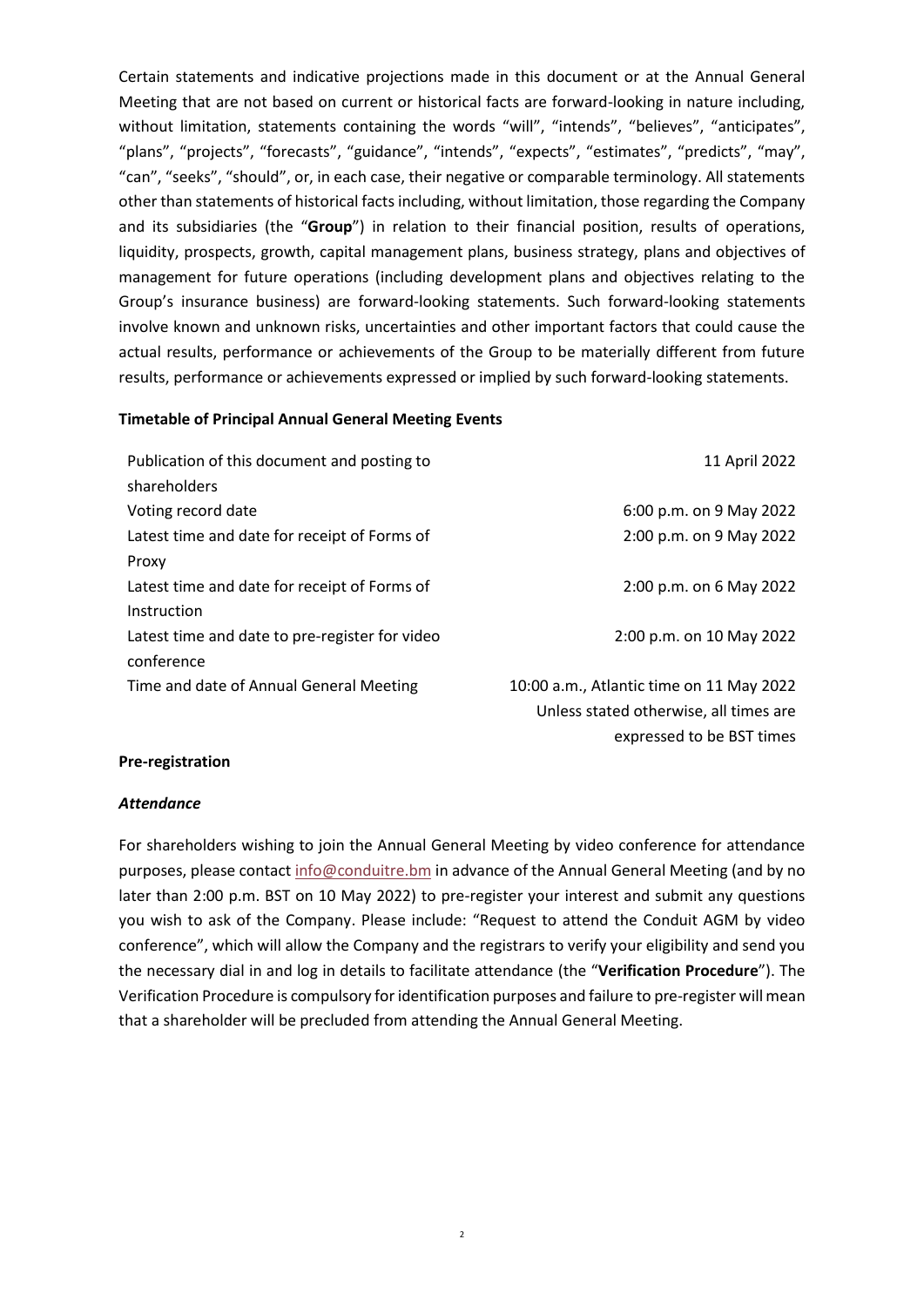# **LETTER FROM THE EXECUTIVE CHAIRMAN OF CONDUIT HOLDINGS LIMITED**

# **CONDUIT HOLDINGS LIMITED (the "Company")**

(*incorporated and registered in Bermuda with registration number 55936*)

Neil Eckert (Executive Chairman) Trevor Carvey (Group CEO) Elaine Whelan (Chief Financial Officer) Sir Brian Williamson (Senior Independent Director) Malcolm Furbert (Non-Executive Director) Elizabeth Murphy (Non-Executive Director) Dr Richard L. Sandor (Non-Executive Director) Ken Randall (Non-Executive Director) Michelle Seymour Smith (Non-Executive Director)

Registered Office: Clarendon House 2 Church Street Hamilton HM 11 Bermuda

11 April 2022

# Dear Shareholder

I am pleased to invite you to the Company's 2022 Annual General Meeting which will be held at Ideation House, 94 Pitts Bay Road, Pembroke, HM08, Bermuda on 11 May 2022 at 10:00 a.m., Atlantic time.

The notice of Annual General Meeting is set out on pages 11 – 18 of this document (the "**Notice**"). A copy of the Annual Report and Accounts for the period ended 31 December 2021 (the "**Annual Report and Accounts**") together with a form of proxy to enable you to exercise your voting rights is available on the Company's website (https://conduitreinsurance.com/).

# **Proposed Business of the Annual General Meeting**

The purpose of the Annual General Meeting is to seek shareholders' approval for the Resolutions set out in this Notice. It is also an opportunity for shareholders to express their views and to ask questions of the Board of Directors of the Company (the "**Board**").

As Chairman I am committed, as is the entire Board, to open dialogue with our shareholders and we look forward to engaging with you as we continue to execute on our strategy and business plan set out during our IPO in December 2020.

# **Voting**

If you cannot attend, you have the right to appoint a proxy to vote at the Annual General Meeting on your behalf. To appoint a proxy, please complete the enclosed form of proxy and send it to our registrar, Computershare Investor Services (Bermuda) Limited c/o Computershare Investor Services PLC, The Pavilions, Bridgwater Road, Bristol BS99 6ZY in the envelope provided. Alternatively, due to the ongoing Covid-19 pandemic which may hinder the Forms of Proxy being sent by post, please send completed Forms of Proxy via email to #ukcsbrs.externalproxyqueries@computershare.co.uk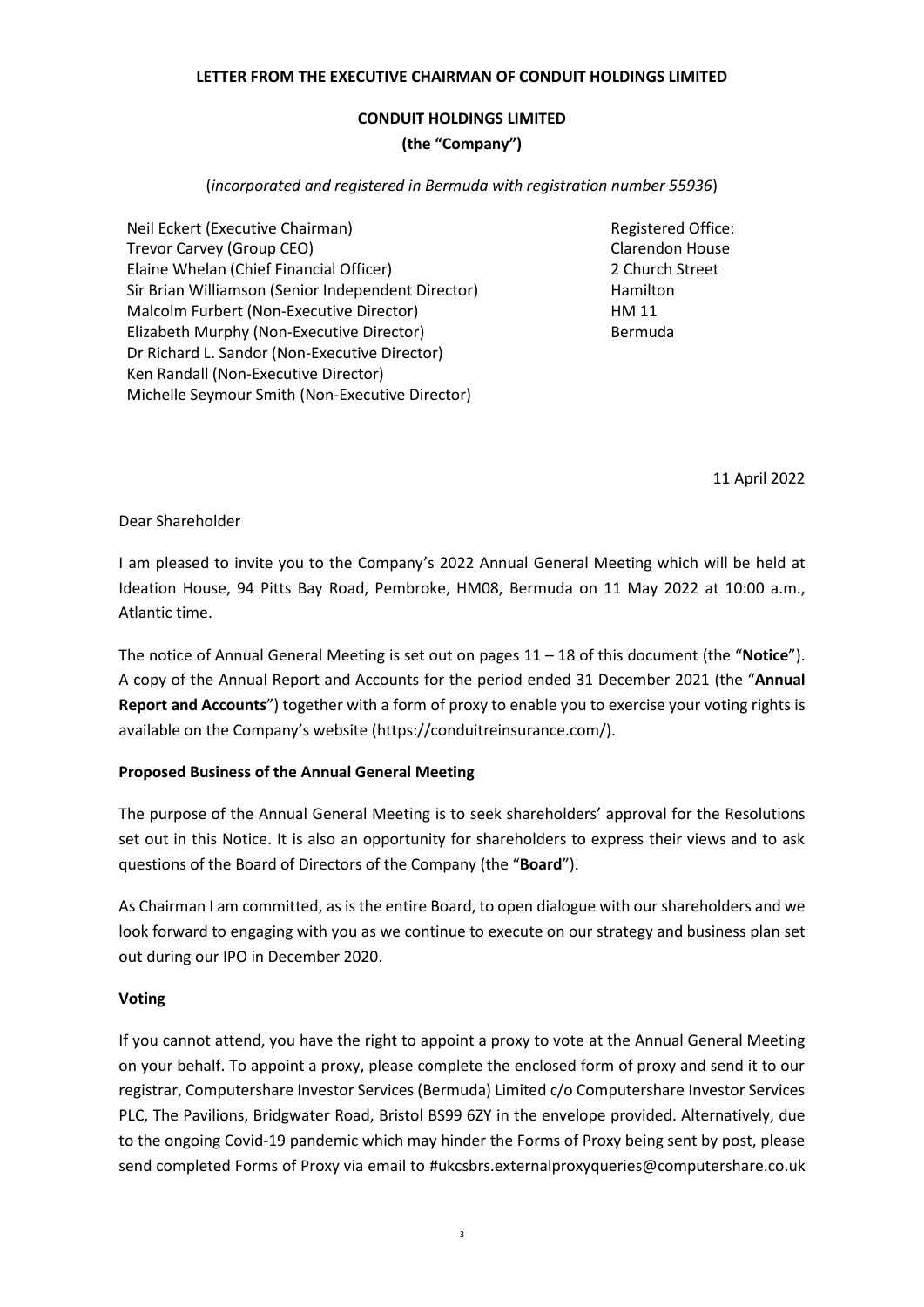with the original to follow as soon as possible. A shareholder entitled to attend and vote at the Annual General Meeting is strongly encouraged to appoint the Chairman of the meeting as their proxy.

Depositary Interest holders need to submit their votes via the custodian. To be valid, a Form of Instruction must be lodged with Computershare Investor Services PLC, The Pavilions, Bridgwater Road, Bristol, BS99 6ZY or a vote submitted via the online or CREST voting system as detailed on the Form of Instruction by no later than 2:00 p.m. on 6 May 2022. Completion and return of a Form of Instruction will not preclude a Depositary Interest holder or a beneficial holder from attending and voting at the General Meeting should they wish to do so.

As the COVID-19 pandemic continues, at the time of planning of the Annual General Meeting, the Company will offer shareholders the ability to join the Annual General Meeting via video conference (subject to pre-registration requirements, as detailed on page 2 of this document). The notice convening the Annual General Meeting is set out on pages 11 - 18 of this document.

# **Record Date**

1. Only shareholders entered on the register of members of the Company at 6:00 p.m. on 9 May 2022 shall be entitled to attend by video conference and vote at the Annual General Meeting in respect of the number of shares registered in their name at that time. Changes to entries on the register of members after 6:00 p.m. on 9 May 2022 shall be disregarded in determining the rights of any person to attend by video conference or vote at the meeting. Depositary Interest holders entitled to attend and vote at the Annual General Meeting will be determined by the Depositary Interest register at 6:00 p.m. on 6 May 2022.

# **Recommendation**

In the opinion of the Directors, each of the Resolutions to be proposed at the Annual General Meeting and set out in the Notice is in the best interests of the Company and shareholders as a whole. Accordingly, the Board recommends that shareholders vote in favour of all Resolutions at the Annual General Meeting, as each Director intends to do in respect of their own beneficial holdings of common shares in the Company, which amount to approximately 0.65 per cent. of the issued common shares of the Company.

4

Yours faithfully

 $J.16c$ 

**Neil Eckert Executive Chairman**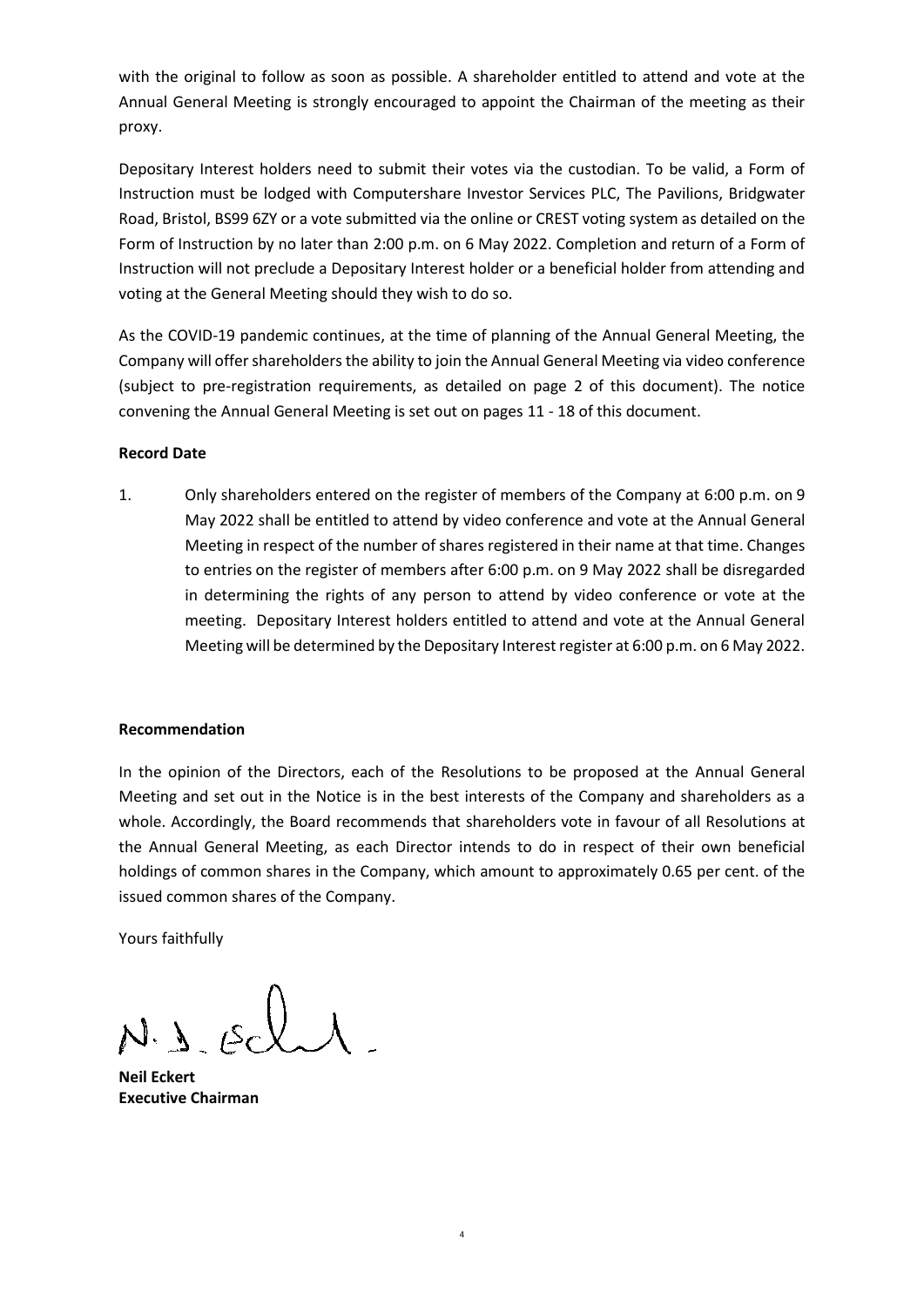# **EXPLANATION OF RESOLUTIONS**

Resolutions  $1 - 15$  (inclusive) are proposed as ordinary resolutions. For each of these to be passed, more than half of the votes cast must be in favour of the relevant Resolution. Resolutions 17 and 18 are proposed as special resolutions. For each of these to be passed, at least three quarters of the votes cast must be in favour of the Resolution.

An explanation of each of the Resolutions is set out below:

#### **Resolutions 1 to 3 – Annual Report and Accounts and Directors' Remuneration**

Resolutions are proposed to receive the Company's audited consolidated financial statements for the year ended 31 December 2021 (Resolution 1) and to approve the Directors' Remuneration Policy (Resolution 2) and the Annual Report on Remuneration (Resolution 3), which are contained in the Annual Report and Accounts.

As a company incorporated in Bermuda, the Company is not bound by UK law or regulation in the area of Directors' remuneration to the same extent that it applies to UK incorporated companies. In addition, by virtue of the Company's standard listing on the London Stock Exchange, it is not required to disclose its compliance or explain its non-compliance against the requirements of the UK Corporate Governance Code published by the UK Financial Reporting Council (the "**Code**"). However, the Company has elected to disclose its compliance or explain its non-compliance against the requirements of the Code. The Board is committed to providing information on Directors' remuneration to shareholders and complying with UK corporate governance standards and best practices to the appropriate extent, as the Company moves forward from start-up into its postfoundation phase and the forward-looking remuneration will reflect this.

The Company will therefore offer shareholders a binding vote on the Company's remuneration policy (the "**Directors' Remuneration Policy**") at the Annual General Meeting, in line with the requirement that companies bound by UK law or regulation must put their remuneration policy to a binding shareholder vote at least once every three years. The Directors' Remuneration Policy has been developed considering best market practice and the provisions of the Code. Once the Directors' Remuneration Policy is approved, all future payments to Directors, past and present, will have to comply with the terms of the Directors' Remuneration Policy until a new remuneration policy is adopted by the Company and approved by its shareholders (which is expected to be in three years' time), unless specifically approved by shareholders at a general meeting. Accordingly, Resolution 2 seeks shareholders' approval for the Directors' Remuneration Policy as set out in the second part of the Directors' Remuneration Report, on pages 51 to 60 of the Annual Report and Accounts. Subject to such approval, the proposed effective date of the Directors' Remuneration Policy is 11 May 2022, being the date of the Annual General Meeting.

Resolution 3 seeks shareholders' approval for the Annual Report on Remuneration as set out in the third part of the Directors' Remuneration Report, on pages 61 to 68 of the Annual Report and Accounts. This vote is advisory in nature and the Directors' entitlement to receive remuneration is not conditional upon it. The resolution and vote are a means of providing shareholder feedback to the Board. The Company's auditors, KPMG Audit Limited, have audited those parts of the Directors' Remuneration Report required to be audited and their report may be found on pages 76 to 81 of the Annual Report and Accounts.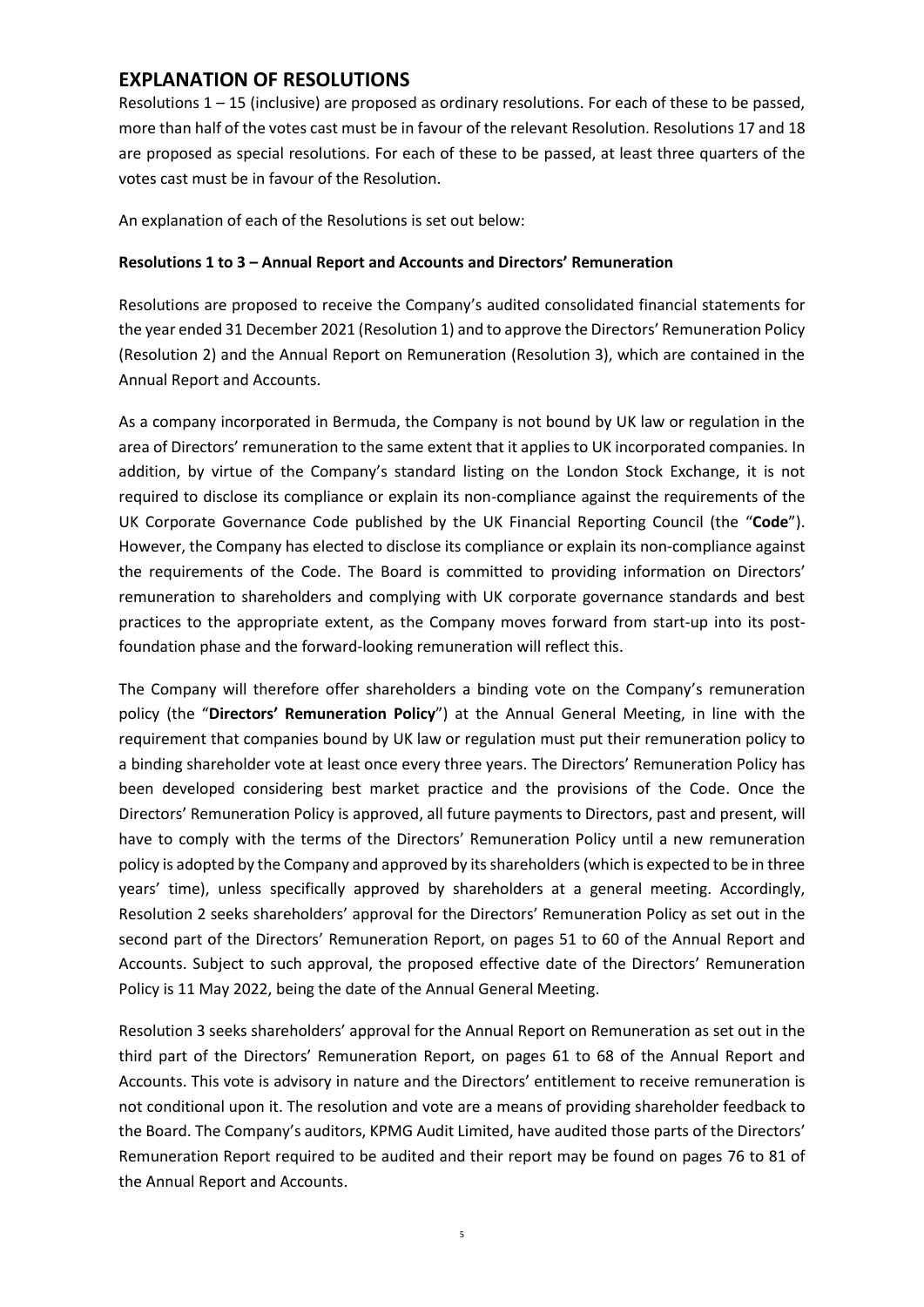#### **Resolution 4 – Reduction of the Company's Share Premium Account**

The Board has recommended, and asks that the Company's shareholders approve, a resolution to reduce the Company's share premium account from US\$1,054,983,424.67 to nil and that such amount thereafter be credited to the Company's contributed surplus account.

Under Bermuda law, when a company issues shares, the aggregate paid in par value of the issued shares comprises the company's share capital account. When shares are issued at a "premium", that is, where the actual sum paid for a share exceeds the par value of the share, the amount paid in excess of the par value must be allocated to and maintained in a capital account called the "share premium account". The Bermuda Companies Act 1981, as amended, requires shareholder approval prior to any reduction of a company's share capital or share premium accounts. The Company also maintains a contributed surplus account, to which it allocates, amongst other things, shareholder capital which is unrelated to any share subscription.

Under Bermuda law, the provisions relating to the reduction of the share capital of the Company shall apply as if the share premium account were paid-up capital of the Company in that once paid to the Company, the share premium may only be returned to shareholders in accordance with the reduction of capital provisions or through a repurchase by the Company of its share capital. The reduction of capital provisions under Bermuda law require the shareholders to approve the reduction of the share premium account that is in excess of the Company's requirements. The shareholders may then approve crediting the amount of the reduction to the Company's contributed surplus account so that such amount may be available for making distributions to shareholders going forward.

The Company has a high share premium account due to the significant difference between the par value of the Company's common shares US\$0.01 each ("**Common Shares**") and the amounts paid for those Common Shares in the IPO. In order to maintain flexibility for the Company to pay distributions to shareholders, the Board has determined that it is in the best interests of the Company to reduce the share premium account from US\$ 1,054,983,424.67 to nil and that such amount thereafter be credited to the Company's contributed surplus account. This reduction of the Company's share premium account and allocation to contributed surplus requires the approval of the shareholders to be effective. Distributions to shareholders from contributed surplus, however, may be approved and made by the Board in future without any need for shareholder approval, provided they are made within the limits prescribed by Bermuda law. Any determination to pay future dividends or distributions will (pursuant to the Company's Bye-laws) continue to be at the discretion of the Board and will be dependent upon the Company's results of operations and cash flows, financial position and capital requirements, general business conditions, legal, tax, regulatory and any contractual restrictions on the payment of dividends or distributions, and any other factors that the Board deems relevant.

Assuming shareholders vote in favor of this resolution, following such vote the reallocated capital will continue to form part of the Company's capital structure yet be more flexibly available for use to the benefit of its shareholders.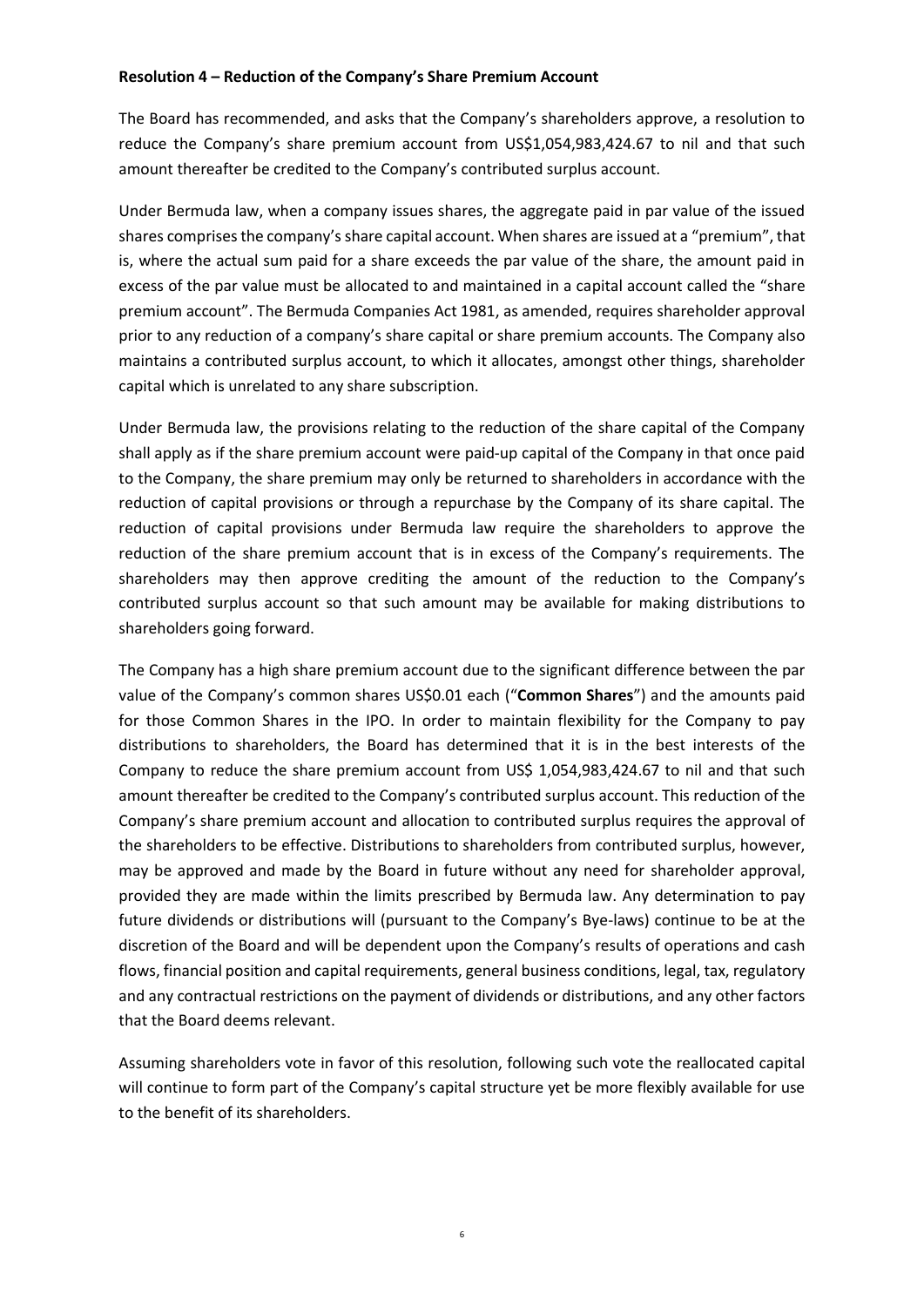# **Resolutions 5 to 13 – Election of Directors**

Resolutions 5 to 13 are to approve the election or re-election of the Directors on the Board. In accordance with the Company's Bye-laws and the provisions of the Code, all the Directors of the Company are submitting themselves for election or re-election at the Annual General Meeting.

The Board believes that its members offer an appropriate balance of knowledge and skills. In the Board's view, each Director has made an effective commitment to the deliberations of the Board, continues to demonstrate a commitment to their role, and continues to be important for the Company's evolution and long-term sustainable success.

Michelle Seymour Smith was appointed by the Board as a Non-Executive Director with effect from 15 September 2021. In accordance with the Company's Bye-laws, Ms Seymour Smith stands for election by shareholders at the Annual General Meeting (Resolution 13). The Board considers that her skills, experience and knowledge are of great benefit to the Board and the Company.

The Board's Nomination Committee, which considers the balance of the Board and the mix of skills, knowledge and experience of its members, has also considered and recommends to the Board the appointment of all of the Directors of the Company standing for election or re-election, as applicable. The Executive Chairman confirms that the Non-Executive Directors, including Ms Seymour Smith, demonstrate effective performance and commitment to the role and have sufficient time to meet their responsibilities.

Further information about the Directors, including their biographies, is set out in the accompanying Annual Report and Accounts. Please refer to pages 32 – 35 of the Annual Report and Accounts for short biographies of each of the nominees. The Board considers all the Non-Executive Directors to be independent within the meaning of the Code.

# **Resolutions 14 and 15 – Auditors**

Resolution 14 proposes the re-appointment of KPMG Audit Limited as auditors of the Company until the conclusion of the 2023 AGM. The Company is required to appoint auditors at every general meeting of the Company at which accounts are presented to shareholders. KPMG Audit Limited was initially appointed by the Board in December 2020 and has advised of its willingness to stand for reappointment. It is typical practice for a company's directors to be authorised to agree how much the auditors should be paid, and Resolution 15 grants this authority to the Directors.

# **Resolution 16 – Directors' Authority to Allot Shares**

Pursuant to Bye-law 2.3, Resolution 16 is proposed to grant the Directors' power to allot Relevant Securities up to a maximum nominal amount of US\$549,640.58 This represents 54,964,058 of the Common Shares, which is approximately one third of the Company's issued share capital excluding shares held by the Company in treasury as at 4 April 2022, (being the latest practicable date prior to the publication of this Notice).

In accordance with The Investment Association's Share Capital Management Guidelines (the "**Guidelines**"), Resolution 16(b) seeks to grant the Directors authority to allot Relevant Securities in connection with a Rights Issue in favour of existing shareholders up to an aggregate nominal value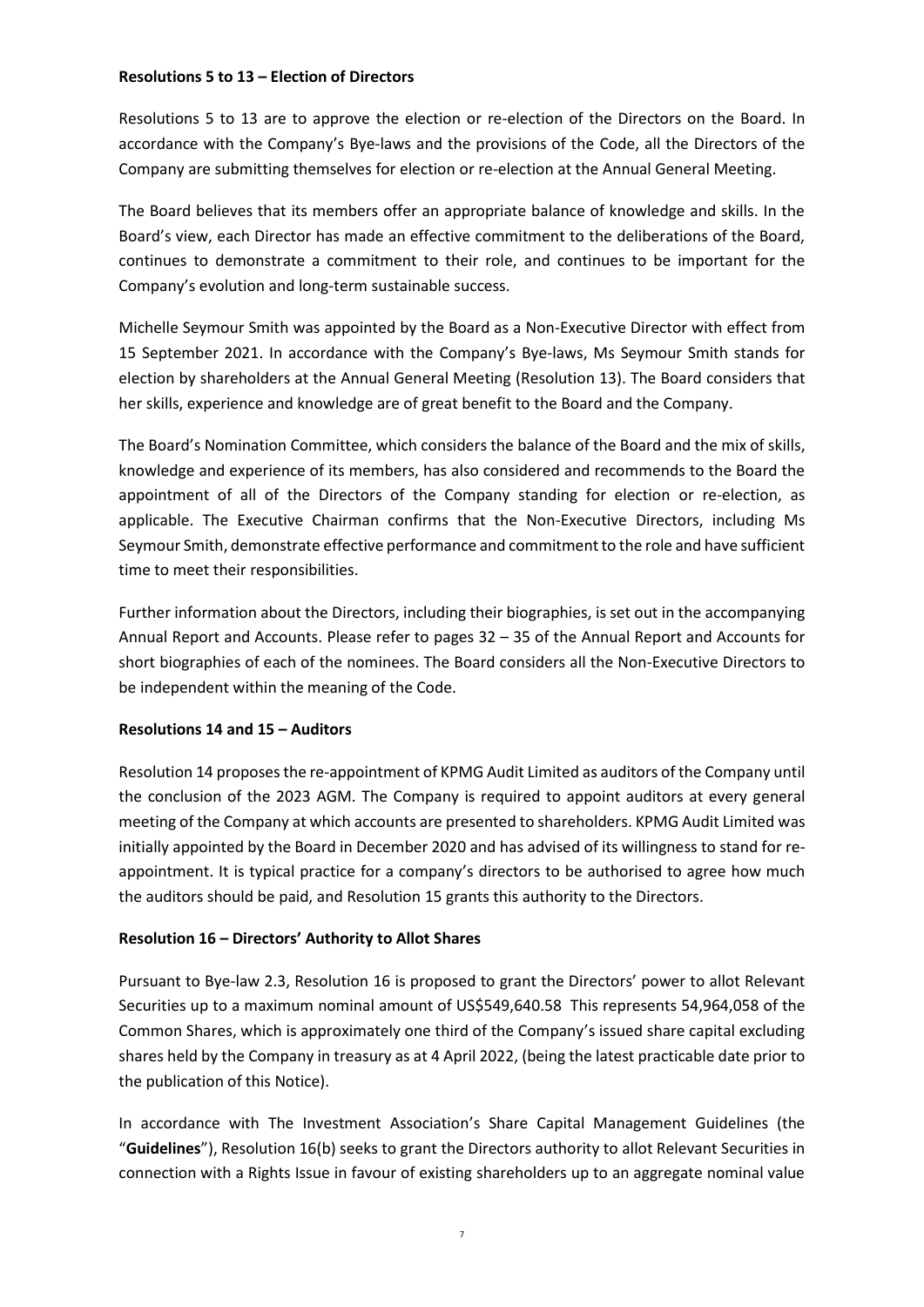of US\$549,648.58 (representing 54,964,058 Common Shares). This amount represents one third of the Company's issued share capital as at 4 April 2022, (being the latest practicable date prior to the publication of this Notice).

The authorities sought under paragraphs (a) and (b) of this Resolution will expire at the conclusion of the 2023 AGM, or at 6:00 p.m. on 31 August 2023, whichever is sooner. The Directors have no present intention of exercising either of the authorities under this Resolution, but the Board wishes to ensure that the Company has maximum flexibility in managing the financial resources of the Company.

As at 4 April 2022 (being the latest practicable date prior to the publication of this Notice) 347,823 shares were held by the Company in treasury.

# **Resolution 17 Disapplication of Pre-emption Rights** (Special Resolution)

Pursuant to Bye-law 2.4, the Board is seeking shareholders' authorisation for the Directors to allot Equity Securities up to an aggregate nominal value of US\$82,446.09 on a non-pre-emptive and unrestricted basis, such amount being approximately 5 per cent of the Company's issued share capital excluding shares held by the Company in treasury as at 4 April 2022, (being the latest practicable date prior to the publication of this Notice).

The Bye-laws require that, unless shareholders resolve otherwise, any Equity Securities allotted for cash must be offered to existing holders of Relevant Shares or Relevant Employee Shares (each as defined in Bye-law 2.4(g)) pro rata to their existing shareholdings. The Bye-laws permit this requirement to be disapplied and the purpose of these Resolutions is to authorise the Board to allot Equity Securities as if such provisions did not apply in certain circumstances, when the Board considers that to do so would be in the best interests of the Company.

The Board notes that the total amount of the pre-emption disapplication for which authority is requested is in line the levels that are considered routine by UK investors and investor groups, including The Investment Association and the UK Pre-Emption Group and as such recommends that shareholders vote in favour of Resolution, which would be in the interests of a company and its owners.

In accordance with the Pre-Emption Group's Statement of Principles, the Directors confirm that they do not intend to issue Common Shares for cash representing more than 7.5 per cent. of the Company's issued share capital in any rolling three year period without prior consultation with shareholders.

Were the Board to exercise this authority, it intends to continue its consultation and dialogue with shareholders and make disclosures in the announcement regarding any Common Share issue and in the subsequent annual report and accounts, each as contemplated in the Statement of Principles that was published by the UK Pre-Emption Group in 2015.

Unless otherwise renewed or revoked by the shareholders in general meeting, these authorities will expire at the conclusion of the 2023 AGM or at 6:00 p.m. on 31 August 2023, whichever is sooner.

**Resolution 18 – Purchase of own Common Shares** (Special Resolution)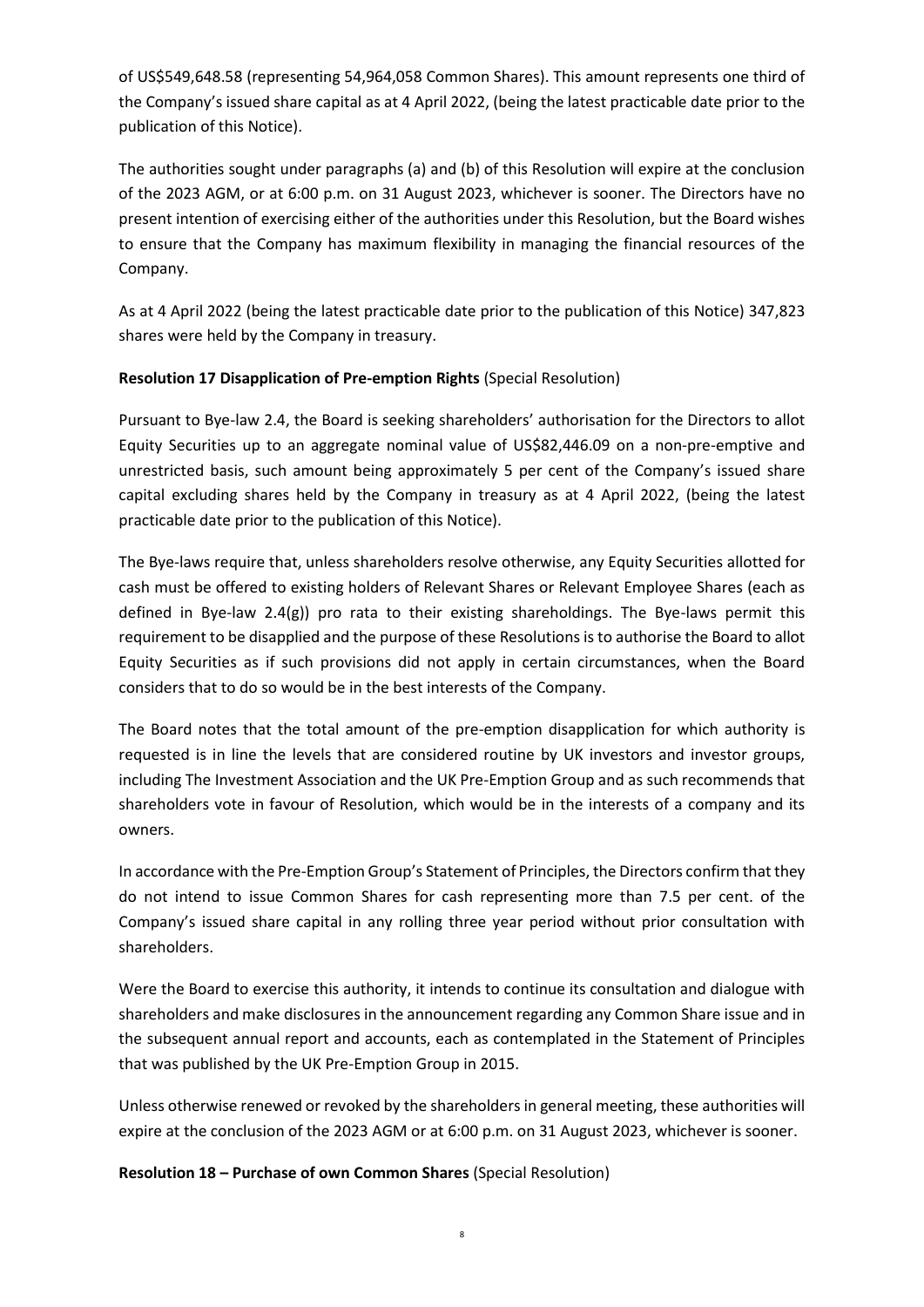The Board is seeking shareholders' approval to generally and unconditionally authorise the Directors to make one or more market purchases of the issued Common Shares of the Company up to an aggregate nominal value of US\$164,892.17 (such amount being approximately 10 per cent of the Company's issued share capital excluding shares held by the Company in treasury as at 4 April 2022, being the latest practicable date prior to the publication of this Notice) at a price of not less than the nominal value of the Common Shares (exclusive of expenses payable by the Company).

Pursuant to the Bye-laws, no purchase can be made if the Board determines that it would result in a non-de minimis adverse tax, legal or regulatory consequence to the Company, any of its subsidiaries or any holder of shares or its affiliates.

The Company cannot by law (in respect of the par value of the Common Shares to be purchased) purchase its own Common Shares except out of:

- (a) the capital paid up thereon; or
- (b) the funds of the Company which would otherwise be available for dividend payment or distribution; or
- (c) the proceeds of a fresh issue of Common Shares made for the purposes of the repurchase, and

the premium, if any, payable on the repurchase is provided for out of funds of the Company which would otherwise be available for dividend payment or distribution or out of the Company's share premium account before the repurchase date.

The authority will expire at the conclusion of the 2023 AGM or at 6.00 p.m. on 31 August 2023, whichever is sooner.

The Directors have no present intention of exercising the authority to purchase the Company's Common Shares but will keep the matter under review, taking into account the financial resources of the Company, the Company's share price and future funding opportunities. The Directors will exercise this authority only when to do so would be in the best interests of the Company and of its shareholders generally, and could be expected to result in an increase in earnings per share of the Company. Any purchases of Common Shares would be by means of market purchase through the London Stock Exchange.

Any Common Shares the Company buys under this authority may either be cancelled or held in treasury. Treasury shares can be re-sold for cash, cancelled or used for the purposes of the Company's Management Promote Scheme or any future approved employee share schemes. No dividends are paid on shares whilst held in treasury and no voting rights attach to treasury shares. The Directors believe that it is desirable for the Company to have this choice as holding the purchased shares as treasury shares would give the Company the ability to re-sell or transfer them in the future and so provide the Company with additional flexibility in the management of its capital base.

**As at the date of this document, there are no options to subscribe for Common Shares in the Company.**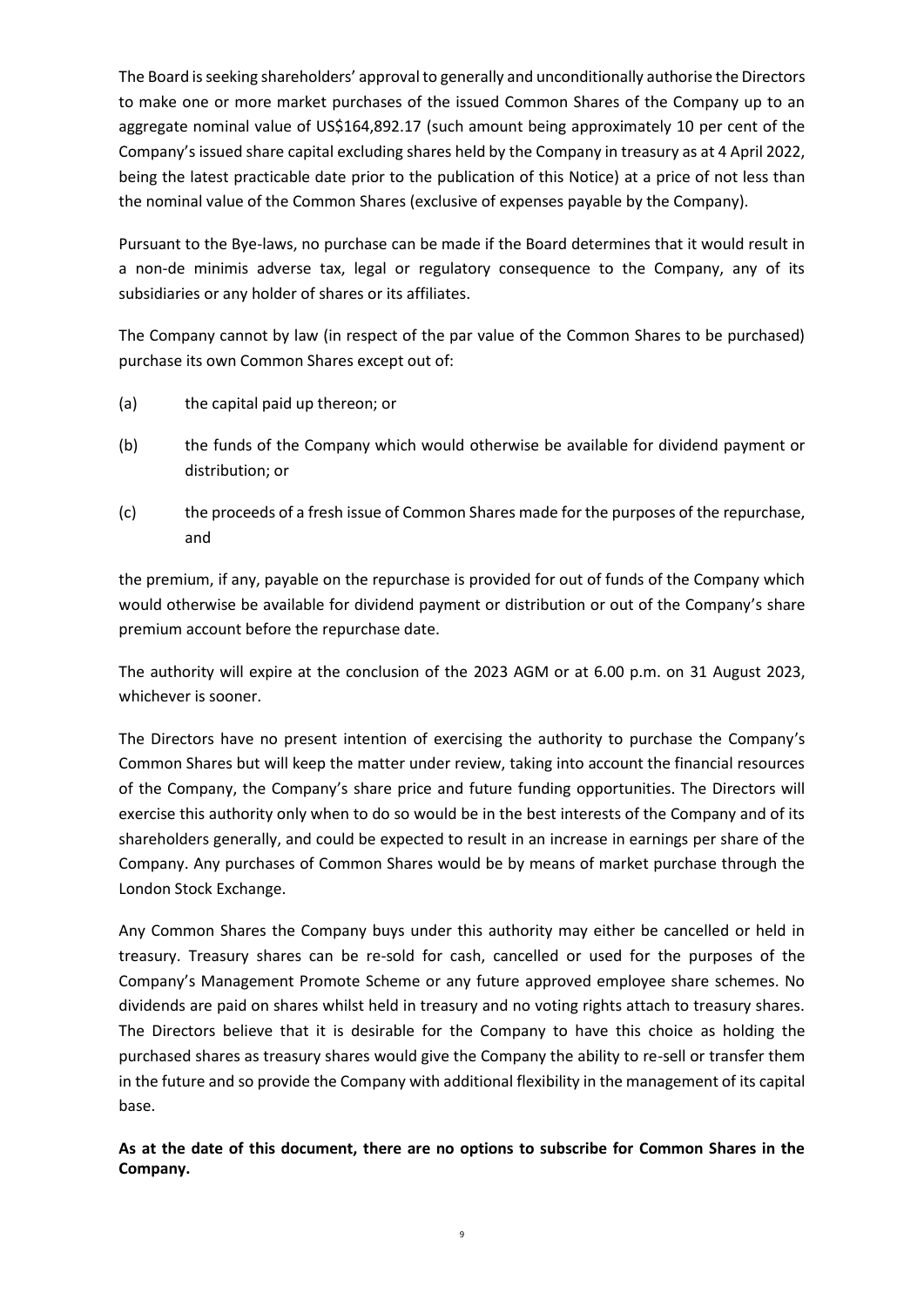# **NOTICE OF ANNUAL GENERAL MEETING CONDUIT HOLDINGS LIMITED**

# **(Registered in Bermuda with registration number 55936)**

Notice is hereby given (the "**Notice**") that the Annual General Meeting of Conduit Holdings Limited (the "**Company**") will be held at Ideation House, 94 Pitts Bay Road, Pembroke, HM08, Bermuda on 11 May 2022 at 10:00 a.m., Atlantic time. You will be asked to consider and, if thought fit, vote in of the resolutions below (the "**Resolutions**" and each a "**Resolution**"). Resolutions 17 and 18 will be proposed as special resolutions. All other resolutions will be proposed as ordinary resolutions.

For further information on all of the Resolutions, please refer to the Explanation of Resolutions which can be found on pages  $5 - 10$ .

# **Annual Report and Accounts and Directors' Remuneration**

- 1. To receive the Company's audited consolidated financial statements for the financial period ended 31 December 2021 and the reports of the Directors and the Auditors thereon (the "**Annual Report and Accounts**").
- 2. To approve the Directors' Remuneration Policy as set out in the second part of the Directors' Remuneration Report for the year ended 31 December 2021.
- 3. To approve the Annual Report on Remuneration as set out in the third part of the Directors' Remuneration Report for the year ended 31 December 2021.

# **Reduction of the Company's Share Premium Account**

4. To approve the reduction of the Company's share premium account from US\$ 1,054,983,424.67 to nil and that such amount thereafter be credited to the Company's contributed surplus account to be effective as of the date of the shareholder approval.

# **Election of Directors**

- 5. To re-elect Neil Eckert as a Director of the Company.
- 6. To re-elect Trevor Carvey as a Director of the Company.
- 7. To re-elect Elaine Whelan as a Director of the Company.
- 8. To re-elect Sir Brian Williamson as a Director of the Company.
- 9. To re-elect Malcolm Furbert as a Director of the Company.
- 10. To re-elect Elizabeth Murphy as a Director of the Company.
- 11. To re-elect Dr Richard L. Sandor as a Director of the Company.
- 12. To re-elect Ken Randall as a Director of the Company.
- 13. To elect Michelle Seymour Smith as a Director of the Company.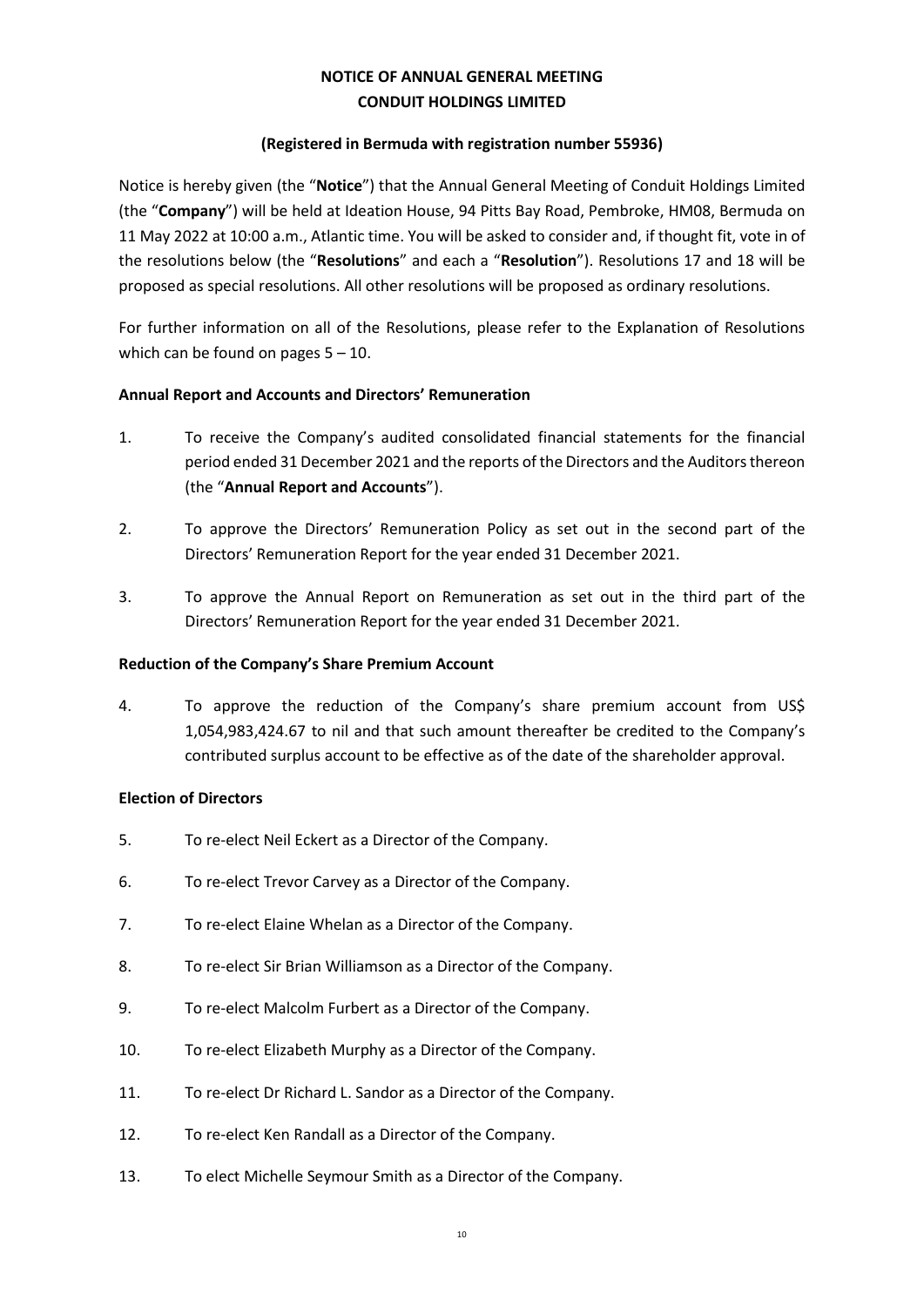# **Auditors**

- 14. To re-appoint KPMG Audit Limited as auditors of the Company to hold office until the conclusion of the next general meeting of the Company at which accounts are laid.
- 15. To authorise the Directors to determine the remuneration of the auditors.

# **Directors' Authority to Allot Shares**

- 16. That, pursuant to Bye-law 2.3 of the Company's Bye-laws (the "**Bye-laws**"):
	- (a) the Directors of the Company be granted a general and unconditional authority to allot Relevant Securities (within the meaning of that Bye-law) up to an aggregate nominal value of US\$549,640.58, an amount equal to approximately one-third of the issued share capital of the Company as at 4 April 2022, (being the latest practicable date prior to the publication of this Notice); and further
	- (b) the Directors of the Company be granted a general and unconditional authority to allot Relevant Securities up to an additional aggregate nominal value of US\$549,640.58, an amount equal to approximately one-third of the issued share capital of the Company as at 4 April 2022, (being the latest practicable date prior to the publication of this Notice), in connection with a Rights Issue (as defined below),

#### provided that:

- (i) unless otherwise renewed or revoked at any subsequent general meeting, this authority will expire at the conclusion of the annual general meeting of the Company to be held in 2023 (the "**2023 AGM**") or, if earlier, at 6:00 p.m. on 31 August 2023;
- (ii) the Company shall be entitled to make, before expiry of such authority, any offer or agreement which would or might require Relevant Securities to be allotted after such expiry and the Directors may allot such Relevant Securities or grant rights in pursuance of such offer or agreement as if such authority had not expired;
- (iii) such authority shall be in substitution for any and all authorities previously conferred upon the Directors for the purposes of Bye-law 2.3 but without prejudice to the allotment of any Relevant Securities already made or to be made pursuant to such authorities;
- (iv) "**Rights Issue**" means an offer or issue of Equity Securities (as defined in Byelaw 2.4(g)) in connection with an offer or issue to or in favour of holders on the register of members on a date fixed by the Directors where the Equity Securities respectively attributable to the interests of all those holders are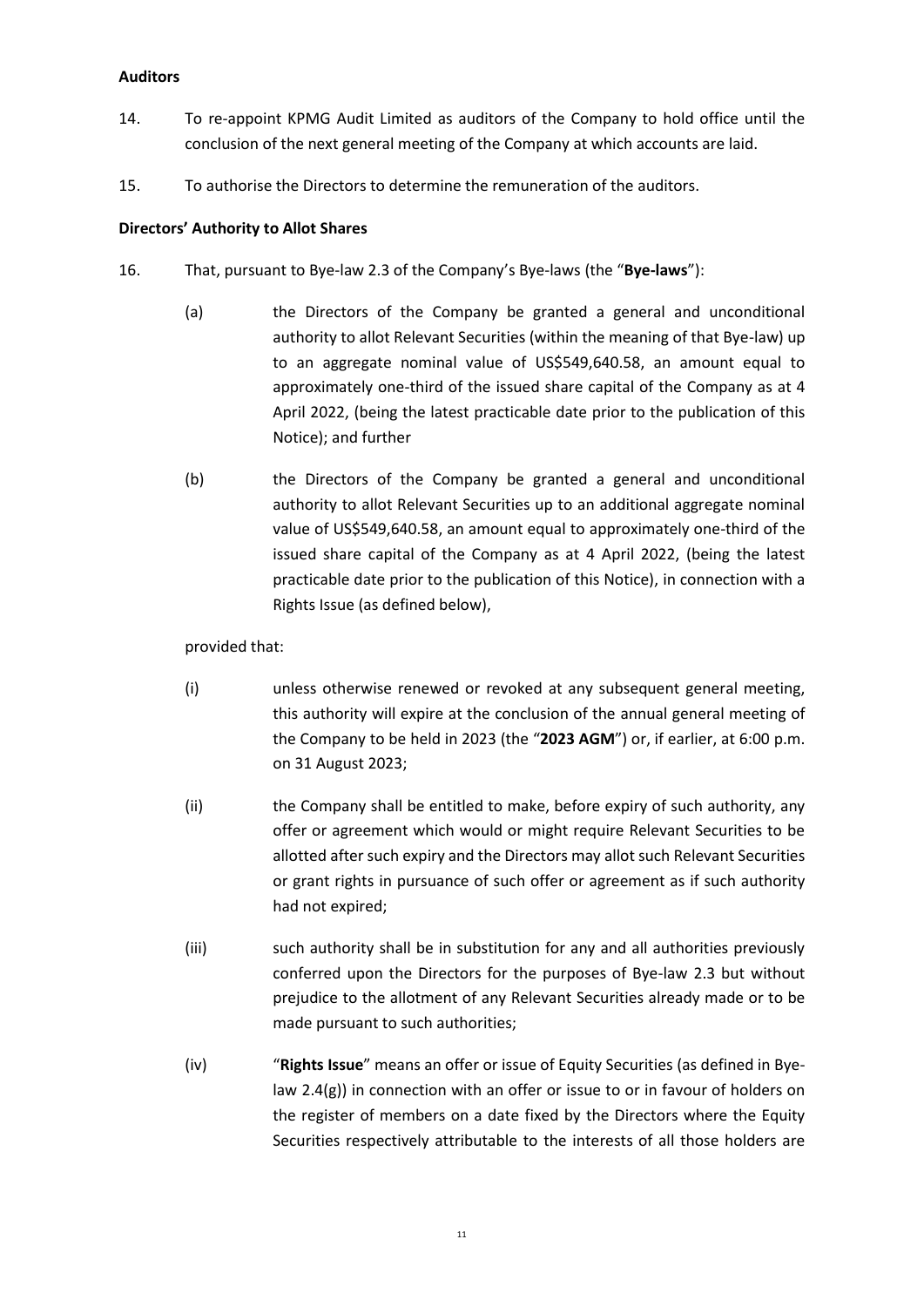proportionate (as nearly as practicable) to the respective numbers of shares held by them on that date; and

(v) the Directors may make such exclusions or other arrangements as they consider expedient in relation to treasury shares, fractional entitlements, legal or practical problems under the laws of, or the requirements of any relevant regulatory body or stock exchange in, any territory or any matter whatsoever.

# **Disapplication of Pre-emption Rights (General)\***

17. That, subject to and conditional on the passing of Resolution 16, the Directors of the Company be authorised, in accordance with Bye-law 2.5, to allot Equity Securities (within the meaning of Bye-law 2.4(g)) for cash pursuant to the authority conferred by Resolution 16 as if Bye-law 2.4(a) of the Company's Bye-laws did not apply to such authority up to an aggregate nominal value of US\$82,446.09, such amount being approximately five per cent of the Company's issued share capital as at 4 April 2022, (being the latest practicable date prior to the publication of this Notice); provided that, unless otherwise renewed or revoked by the shareholders in general meeting, this authority will expire at the conclusion of the 2023 AGM or, if earlier, at 6.00 p.m. on 31 August 2023 and provided that the Company may before such expiry make any offer or agreement which would or might require the Company's common shares US\$0.01 each ("**Common Shares**") to be allotted after such expiry and the Directors may allot such Common Shares in pursuance of such offer or agreement as if Bye-law 2.4(a) did not apply.

# **Purchase of own Common Shares\***

- 18. That the Company be generally and unconditionally authorised, in accordance with Byelaw 3 and pursuant to section 42A of the Bermuda Companies Act 1981, to make one or more market purchases of Common Shares on such terms and in such manner as the Board or any authorised committee thereof may from time to time determine provided that:
	- (a) the maximum number of Common Shares which may be purchased is 16,489,217 (such amount being approximately 10 per cent of the Company's issued share capital excluding shares held by the Company in treasury as at 4 April 2022, being the latest practicable date prior to the publication of this Notice);
	- (b) the minimum price (exclusive of expenses) which may be paid for each Common Share is US\$0.01;
	- (c) the maximum price (exclusive of expenses) which may be paid for a Common Share shall not be more than the higher of: (i) an amount equal to 105 per cent. of the average middle market quotations for a Common Share, as derived from the London Stock Exchange Daily Official List, for the five business days immediately preceding the day on which the Common Share is purchased; and (ii) an amount equal to the higher of the price of the last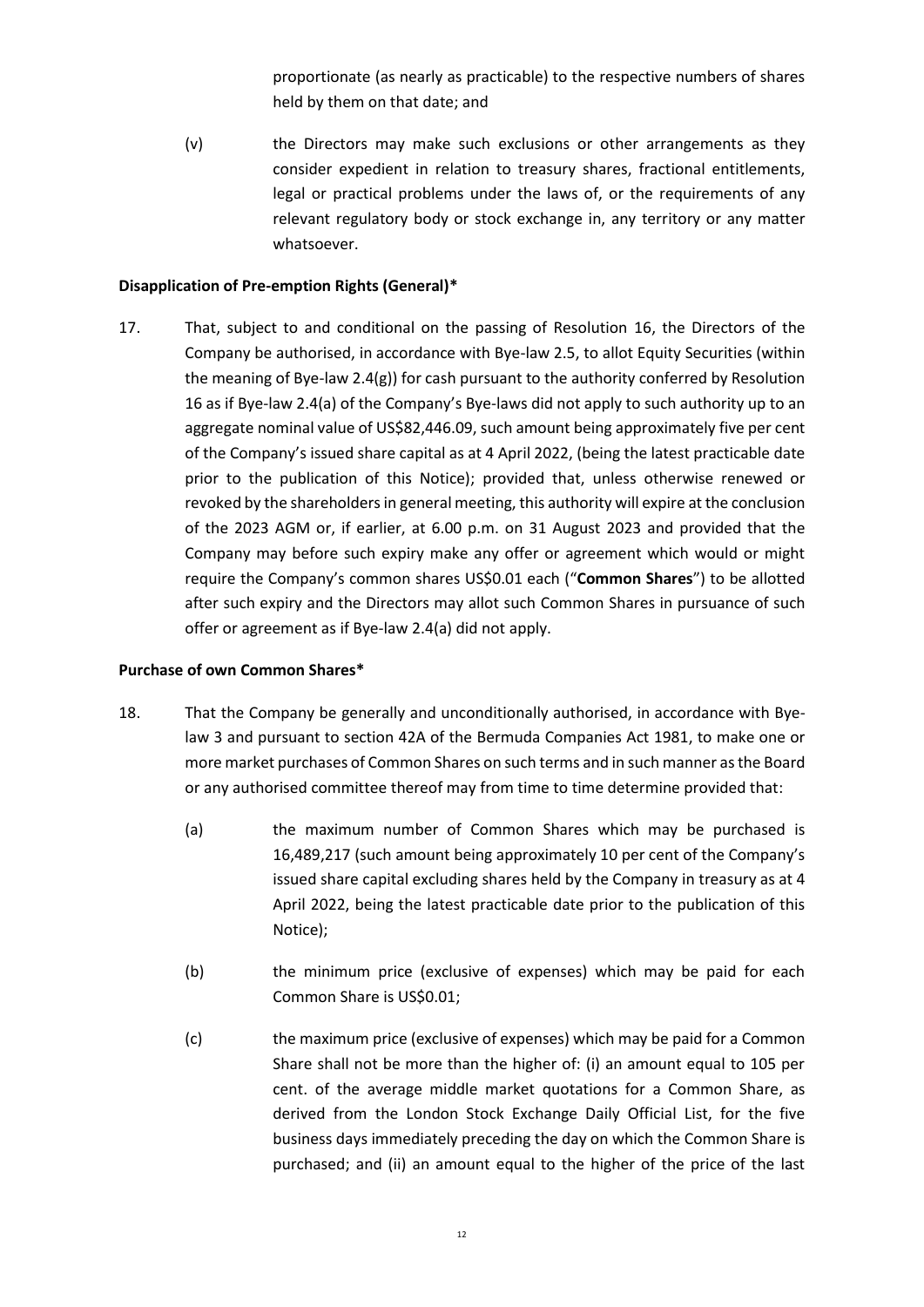independent trade of a Common Share and the highest current independent bid for a Common Share as derived from the London Stock Exchange Trading System;

- (d) this authority shall expire at the conclusion of the 2023 AGM or at 6:00 p.m. on 31 August 2023, whichever is sooner; and
- (e) the Company may make a contract to purchase its own Common Shares under the authority conferred by this Resolution prior to the expiry of such authority, and such contract will or may be executed wholly or partly after the expiry of such authority, and the Company may make a purchase of its own Common Shares in pursuance of any such contract.

\*Special resolution

By order of the Board

Greg Lunn

Company Secretary

Date 8 April 2022

Registered Office: Clarendon House, 2 Church Street, Hamilton, HM 11, Bermuda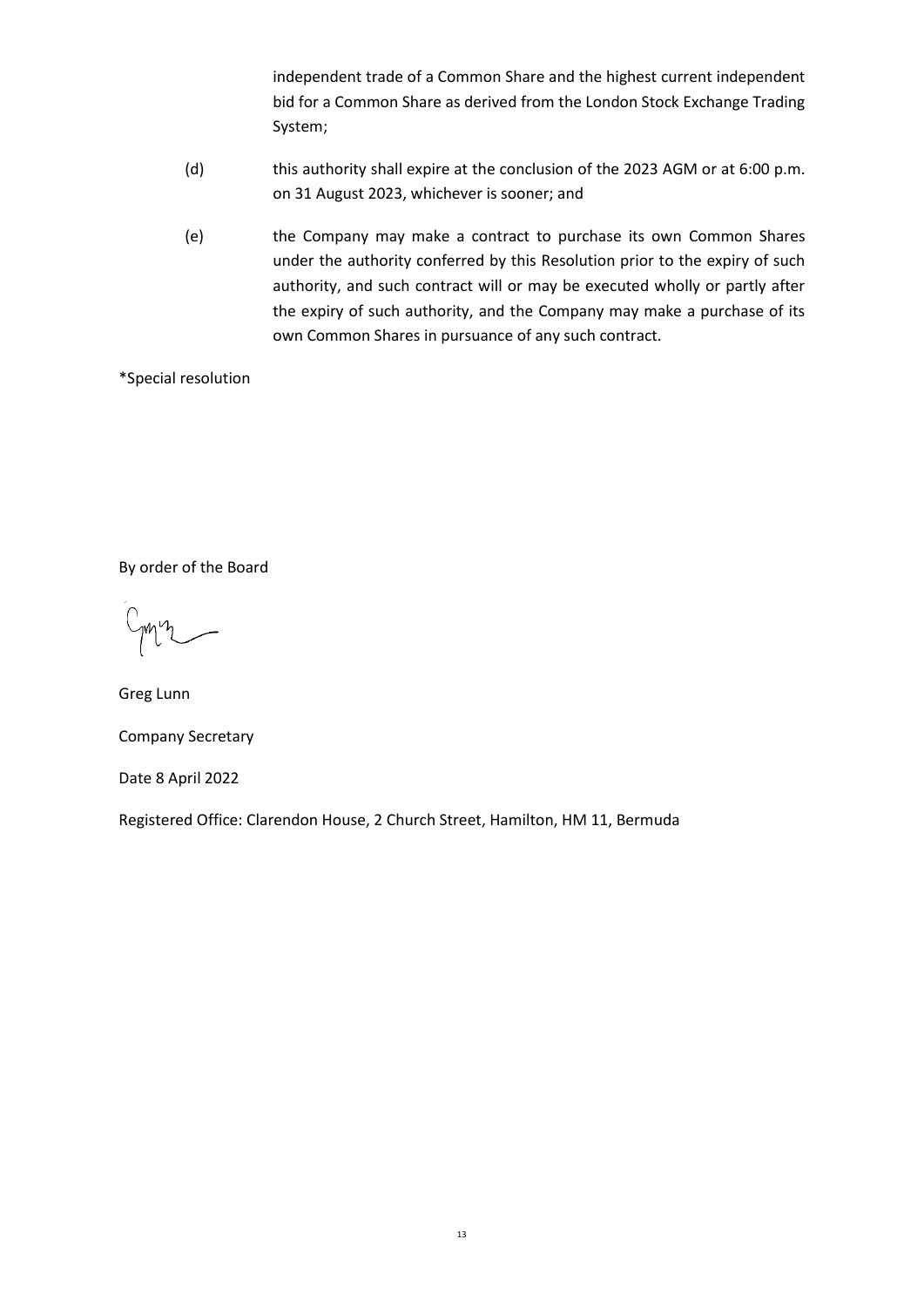# **NOTES TO THE NOTICE OF ANNUAL GENERAL MEETING**

#### **Entitlement to attend and vote**

1. Only those shareholders registered in the register of members of the Company at 6:00 p.m. on 9 May 2022 (or, in the event of any adjournment, at 6:00 p.m. on the day which is two days prior to the adjourned meeting) shall be entitled to attend and vote at the Annual General Meeting. Changes to the register of members after the relevant deadline shall be disregarded in determining the rights of any person to attend and vote at the Annual General Meeting. Depositary Interest holders entitled to attend and vote at the Annual General Meeting will be determined by the Depositary Interest register at 6:00 p.m. on 6 May 2022.

# **Appointment of proxies**

- 2. If you are a member who is entitled to attend and vote at the Annual General Meeting, you are entitled to appoint a proxy to exercise all or any of your rights to attend, speak and vote on your behalf at the Annual General Meeting. A form of proxy, which may be used to make such appointment and to give proxy instructions, accompanies this Notice. Shareholders are strongly encouraged to appoint the Chairman of the meeting as their proxy to ensure that their vote is counted.
- 3. A proxy does not need to be a member of the Company. You may appoint more than one proxy in relation to the Annual General Meeting provided that each proxy is appointed to exercise the rights attached to a different share or shares held by you. To appoint more than one proxy, (an) additional form(s) of proxy may be obtained by contacting Computershare Investor Services (Bermuda) Limited ("**Computershare**") on 0370 702 0000 or you may photocopy the form of proxy accompanying this Notice. Calls to the helpline number are charged at the standard rate per minute plus network extras. Overseas holders should contact +44 370 702 0000. Lines are open from 8:30 a.m. to 5:30 p.m. Monday to Friday, excluding UK public holidays. Please indicate in the box next to the proxy holder's name, the number of shares in relation to which he or she is authorised to act as your proxy (which, in aggregate, should not exceed the number of shares held by you). Please also indicate by marking the box provided if the proxy instruction is one of multiple instructions being given. All forms must be signed and should be returned together in the same envelope. If you do not have a form of proxy and believe that you should have one, please contact Computershare as set out above.

# 4. Shareholders can:

- (a) appoint a proxy and give proxy instructions by returning the form of proxy enclosed with this Notice by post (see notes 6 and 7 below);
- (b) register their proxy appointment electronically (see note 8 below); or
- (c) if they hold shares in CREST as Depositary Interests, by utilising the CREST electronic proxy appointment service (see notes 9 to 12 (inclusive) below).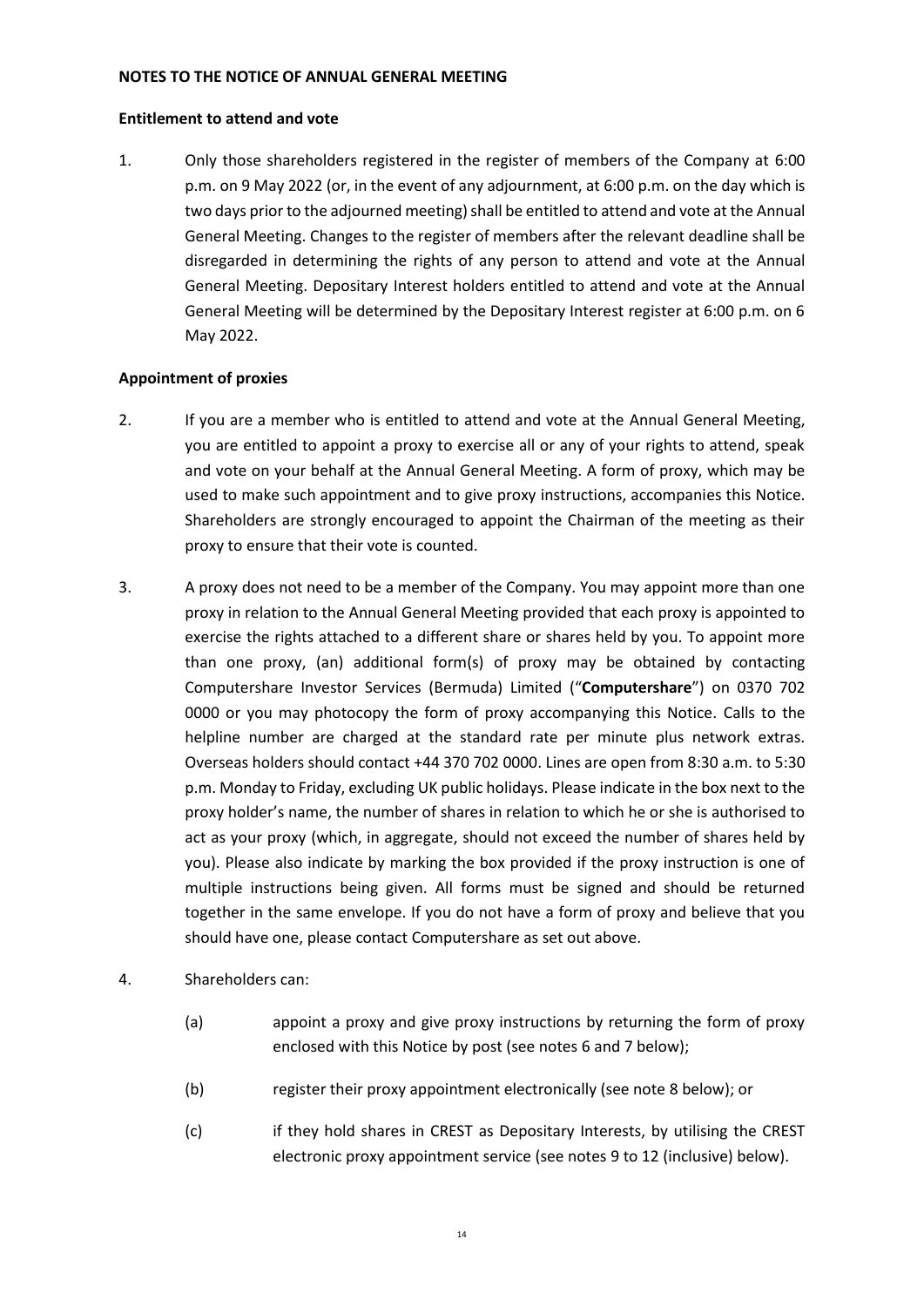5. The return of a completed form of proxy, other such instrument or any CREST Proxy Instruction (as described in note 10 below) will not prevent a shareholder attending the Annual General Meeting and voting in person if he/she wishes to do so.

# **Appointment of proxies by post**

- 6. To be valid any form of proxy or other instrument appointing a proxy must be received by post at Computershare Investor Services (Bermuda) Limited c/o Computershare Investor Services PLC, The Pavilions, Bridgwater Road, Bristol BS99 6ZY no later than 2:00 p.m. on 9 May 2022.
- 7. In the case of a shareholder which is a corporation, the form of proxy must be executed by a duly authorised person or under its common seal or in any other manner authorised by its constitution. The power of attorney or authority (if any) should be returned with the form of proxy.

# **Appointment of proxies electronically**

8. Alternatively, due to current Covid-19 restrictions which may prevent Forms of Proxy being sent by post, shareholders may appoint a proxy electronically by sending completed Forms of Proxy via email to #ukcsbrs.externalproxyqueries@computershare.co.uk with the original to follow as soon as possible. A shareholder entitled to attend and vote at the Annual General Meeting is strongly encouraged to appoint the Chairman of the meeting as their proxy. To be valid, your proxy appointment and instructions should reach Computershare no later than 2:00 p.m. on 9 May 2022.

# **CREST – Depositary Interests**

- 9. Holders of Depositary Interests (the "**DI Holders**") are invited to attend and vote at the Meeting, but you will need to contact the Depositary with a letter requesting attendance who will then the necessary Letter of Representation authorising attendance. To submit votes to be counted, DI Holders must either:
	- (a) submit a CREST Voting Instruction to the Company's agent in accordance with the instructions below; or
	- (b) complete, sign and return the enclosed Form of Instruction to the Depositary.
- 10. DI Holders who are CREST members and who wish to issue an instruction through the CREST electronic voting appointment service may do so by using the procedures described in the CREST Manual (available from https://my.euroclear.com). CREST personal members or other CREST sponsored members, and those CREST members who have appointed a voting service provider(s), should refer to their CREST sponsor or voting services provider(s), who will be able to take the appropriate action on their behalf.
- 11. In order for instructions made using the CREST service to be valid, the appropriate CREST message (a CREST Voting Instruction) must be properly authenticated in accordance with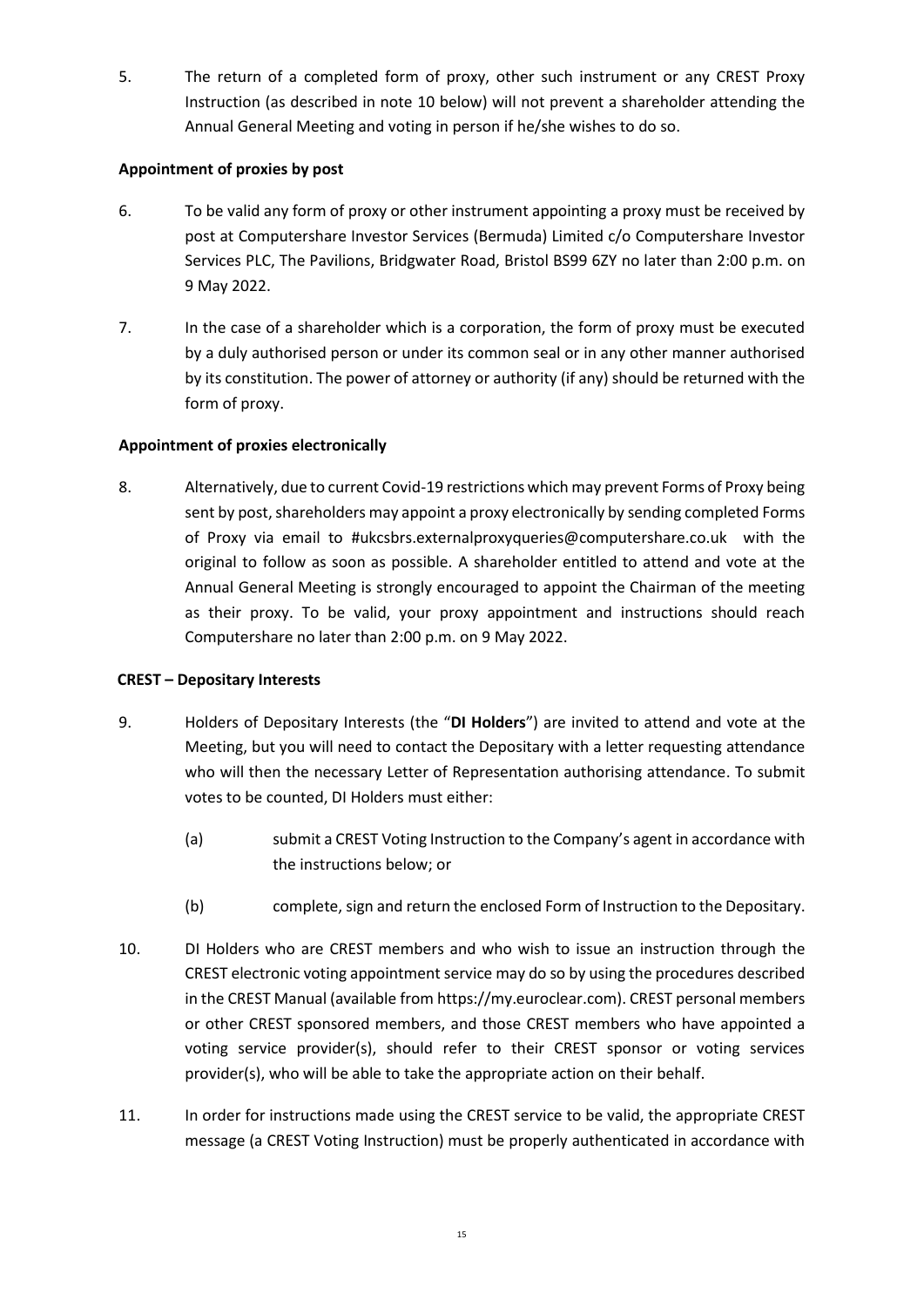the specifications of Euroclear UK & Ireland Limited ("**EUI**") and must contain the information required for such instructions, as described in the CREST Manual.

- 12. The message, regardless of whether it relates to the voting instruction or to an amendment to the instruction given to the UK Depositary must, in order to be valid, be transmitted so as to be received by the issuer's agent (ID 3RA50) no later than 2:00p.m. on 6 May 2022. For this purpose, the time of receipt will be taken to be the time (as determined by the timestamp applied to the CREST Voting Instruction by the CREST applications host) from which the issuer's agent is able to retrieve the CREST Voting Instruction by enquiry to CREST in the manner prescribed by CREST.
- 13. CREST members and, where applicable, their CREST sponsors or voting service providers should note that EUI does not make available special procedures in CREST for any particular messages. Normal system timings and limitations will therefore apply in relation to the transmission of CREST Voting Instructions. It is the responsibility of each CREST member concerned to take (or, if the CREST member is a CREST personal member or sponsored member or has appointed a voting service provider(s), to procure that the CREST sponsor or voting service provider(s) take(s)) such action as shall be necessary to ensure that a CREST Voting Instruction is transmitted by means of the CREST service by any particular time. In this regard, CREST members and, where applicable, their CREST sponsors or voting service providers are referred, in particular, to those sections of the CREST Manual concerning practical limitations of the CREST system and timings.
- 14. DI Holders cannot appoint the Chairman as their proxy. DI Holders must instruct the custodian, Computershare Company Nominees Limited (Computershare), via CREST and Computershare and will make arrangements to vote such underlying DI Holder's shares according to the DI Holder's instructions in the manner prescribed by CREST.
- 15. The Company may treat as invalid a CREST Voting Instruction in the circumstances set out in regulation 35(5)(a) of the Uncertificated Securities Regulations 2001.

# **Appointment of proxies by joint holders**

16. In the case of joint holders, where more than one of the joint holders purports to appoint a proxy, only the appointment submitted by the most senior holder will be accepted. Seniority is determined by the order in which the names of the joint holders appear in the Company's register of members in respect of the joint holding (the first-named being the most senior).

# **Terminating your proxy appointment**

17. Shareholders may terminate a proxy instruction but to do so you will need to inform the Company in writing by sending a signed hard copy notice clearly stating your intention to revoke your proxy appointment to Computershare Investor Services (Bermuda) Limited at *c*/o Computershare Investor Services PLC, The Pavilions, Bridgwater Road, Bristol BS99 6ZY.

# **Total voting rights**